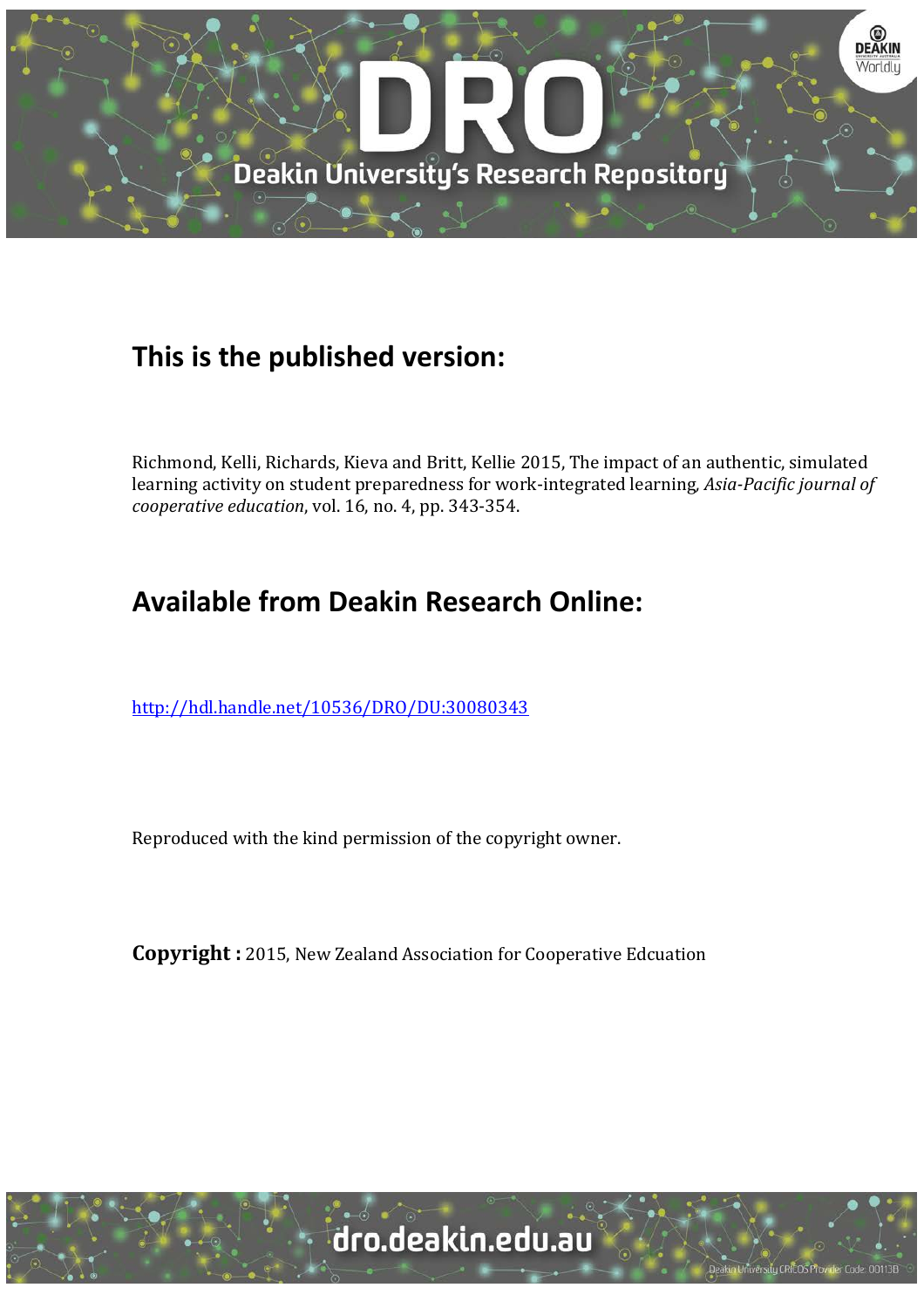# The impact of an authentic, simulated learning activity on student preparedness for work-integrated learning

## KELLI RICHMOND1 KIEVA RICHARDS KELLIE BRITT Deakin University, Geelong, Australia

Student preparation for work-integrated learning using simulated learning experiences is an under researched field in occupational therapy. In 2013 the Deakin University occupational therapy degree introduced a simulated learning experience for students aimed at preparing them for work-integrated learning experiences. The session gave students an opportunity to practice fundamental skills of the discipline. A Likert scale survey was written and critically reviewed by the authors. Students rated the extent to which they felt that they could communicate effectively, build rapport, safely transfer clients, apply occupational health and safety principles and write case notes, prior to and after participation in the simulated learning experience. A statistically significant improvement was found for all outcomes measured. Students also reported improved confidence and valued opportunities to practice and receive feedback on skills. The results demonstrate that participation in a simulated learning activity improves confidence and skills in a range of areas that are relevant to work-integrated learning placement. (Asia-Pacific Journal of Cooperative Education, 2015, 16(4), 343-354)

Keywords: Simulation, occupational therapy, work-integrated learning, authentic learning

The Deakin University Bachelor of Occupational Therapy (OT) degree is an Australian based four year on-campus program with an annual intake of approximately 100 students. The degree, accredited by the World Federation of Occupational Therapy (WFOT), requires a minimum of 1,000 hours of work-integrated learning (WIL) or clinical placement experience for each student (WFOT, 2014). In 2011 a review of the Deakin OT degree led to changes in the curriculum that included a strengthening in the OT specific content. The implementation of these curriculum changes included the development of new, authentic learning activities, one of which was a simulated learning experience, for first year students. This led the academics involved in teaching of the simulation to develop the following research question:

Does participation in an authentic, simulated skills session improve first year OT students' perceived skills and confidence in relation to WIL and practical examination?

A literature review was undertaken to inform the study, and key findings of the review are reported here. Authentic learning activities are defined as experiences that have both personal meaning and purposefulness for students within an appropriate social and disciplinary framework (Sutherland & Markauskaite, 2012). Simulated learning activities are " an educational technique that allows interactive, and at times immersive, activity by recreating all or part of a clinical experience without exposing patients to associated risks" (Maran & Galvin, 2003, p. 22).

There is an increasing use of simulated learning activities within healthcare to prepare students for practical experiences and as a replacement for WIL in health settings (Maran & Galvin, 2003), however research relating to the use of simulation in OT is less frequent. Simulated learning activities can take many forms. They may involve the use of simulated patients (actors role-playing a patient), role-play where fellow students or university staff act as patients, use of mannequins, video-recorded or written case studies and interactive

1

<sup>1</sup> Corresponding author: Kelli Richmond, k.nicolarichmond@deakin.edu.au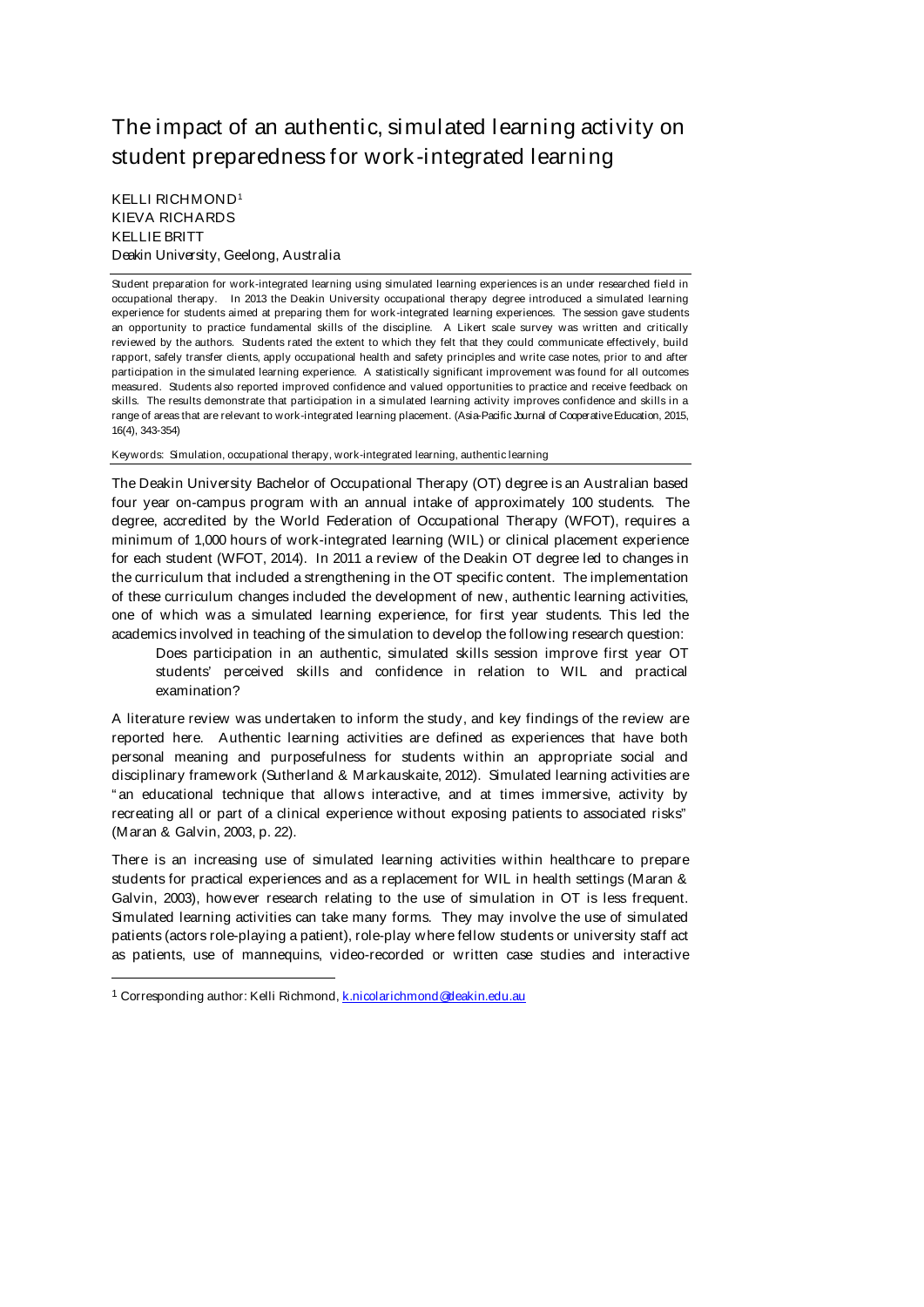computer based programs. One or more of these processes may be used in combination and the scenario can range from a simple discrete task to a highly complex and changeable environment (Bradley, Whittington, & Mottram, 2013).

Simulated learning experiences are considered to offer advantages for students including: provision of guaranteed exposure of all students to a set range of skills that may be considered core to a profession; allowing for practice of skills within low risk environments; and, allowing for repeated practice (Rodger, Bennett, Fitzgerald, & Neads, 2010), without inconvenience or potential harm to patients. Following participation in simulation, students have reported enhanced perceptions of their knowledge, skills and motivation (Rodger, Bennett, Fitzgerald, & Neads 2010).

In their study of twenty-three second year OT students exposed to a simulated learning experience where students performed an interview with a standardized patient, Velde, Lane, and Clay (2009) found the students reported that they felt like a therapist and had opportunities to integrate and apply their knowledge and skills. Bradley et al. (2013) described the development of a simulation program designed for final year OT students using simulation activities that included assessment, decision-making and monitoring patient safety. The study aimed to consolidate the skills required for the transition from student to clinician. Students in this study reported earlier and more frequent exposure to simulation was beneficial (p.45).

The usefulness of role-play for student skill development has been demonstrated for communication skills (Nestel & Tierney, 2007), motivational interviewing (Mounsey, Bovbjerg, White, & Gazewood, 2006) and preparation for WIL (Cook & Cusick, 1998). Nestel and Tierney (2007) developed a role-play interview activity for first year medical students. Students completed pre- and post-activity questionnaires. Ninety-six percent of the 263 students who participated reported that the activity was helpful particularly in the area of communication. In short, evidence exists that supports simulated learning activities as an effective form of authentic learning that is valued by students.

There is limited literature in the field of OT that describes practical experiences in the preparation of students for WIL. Yet these practical learning opportunities are seen as an integral part of OT student education and they are essential in supporting development of professional behavior and acculturation into the profession (Kirke, Layton, & Sim, 2007). Cook and Cusick (1998) undertook one of the first OT studies that investigated the preparation of students for WIL. The authors evaluated an on-campus clinical practicum for first year OT students. Thirty students took part in weekly three-hour sessions that focused on acquisition of fundamental OT skills. Results indicated increased comfort in a range of areas including talking with patients, helping someone to sit up in bed and dealing with a patient who was unwell. Mickan (1995) investigated the preparedness of second and third year OT students for WIL in pediatric settings using informal interviews. Results indicated that preparation for placement required more than preparatory reading, and that knowledge needed to be applied alongside of skills in the form of practice, prior to a WIL experience.

Hanson (2011) explored the perspectives of placement supervisors who supervised OT students, via focus groups. Student preparedness for placement emerged as a key theme. Students perceived to be underprepared for placement caused frustration particularly if the student lacked appropriate communication skills. Experience with an underprepared student was a barrier to accepting future students for placement supervisors.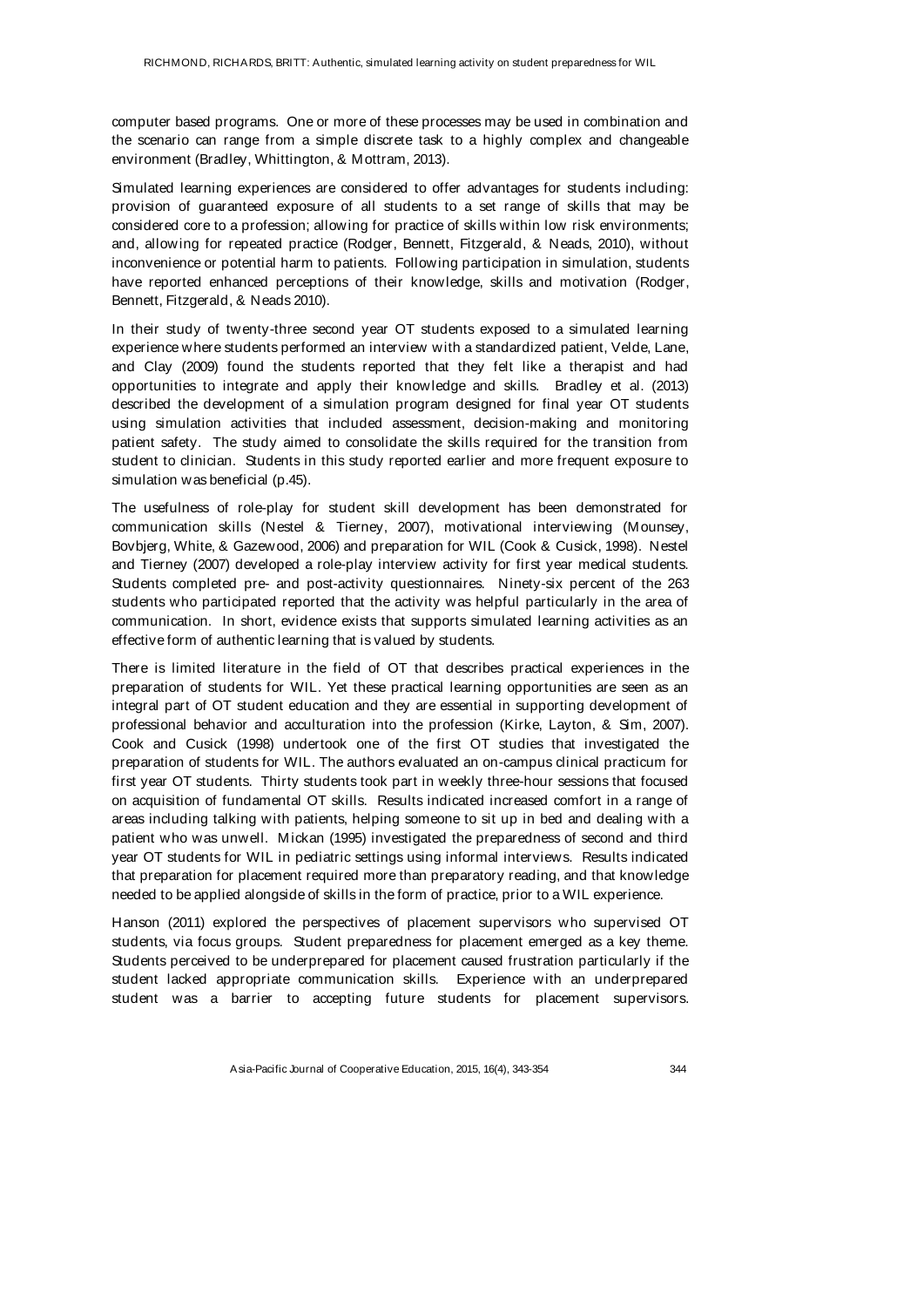Recommendations included provision of more hands-on learning experiences, opportunities to practice describing the discipline of OT, and skill checklists that the student must complete prior to commencing WIL. James and Musselman (2005) investigated the commonalities that exist when students fail WIL. Questionnaires and interviews were administered to placement supervisors. Their research found that inadequate academic preparation was the most frequently cited reason for students failing WIL, poor clinical skills and safety concerns were also prevalent themes. Supervisors suggested active learning experiences such as case studies and role play could be used more often when preparing students for WIL. In an environment where it is increasingly difficult for universities to access adequate numbers of WIL placements for OT students, it is imperative that lack of student preparation is not the cause of supervisor reluctance to offer WIL opportunities.

The research study that this paper describes is built on these findings by investigating the use of an authentic, simulated learning experience for preparation of first year students for WIL and practical examination. The research question was investigated with the first cohort of first year students to study the new curriculum in 2013.

The focus on WIL and practical examinations stemmed from the belief that these experiences provide some of the first practically-based challenges for students. The skills and knowledge students are required to demonstrate in these instances are typically fundamental skills that underpin the profession.

Specifically, this study aimed to answer the following questions:

- a) Does participation in a simulation session increase first year OT students' perception of preparedness for WIL placement?
- b) Does participation in a simulation session increase first year OT students' perception of preparedness for practical examination?
- c) Does participation in a simulation session increase first year OT students' perception of preparedness for performing the specific skills of manual handling of clients, documentation of client notes and interviewing clients?

### **METHOD**

#### Participants

The study utilized a sample of first year OT students who were enrolled in the Deakin OT program in 2013. All first year students were invited to participate in a three hour simulation session that aimed to provide students with an additional, authentic learning experience with specific, supervised practice in the areas of manual handling, interviewing, occupational health and safety and documentation. The sessions were held eight weeks into the students' first six months of study. In this eight weeks students had been exposed primarily to theoretical learning with some limited practical skills practice in large groups. At the time of the simulation session, students had had no exposure to OT in the clinical setting. This session was designed to assist them in preparation for their first exposure.

#### Instrument

A search of the literature failed to reveal any suitable pre-existing measurement tool, therefore the first author developed a questionnaire for this task. The questionnaire was then critically reviewed by both co-authors to ensure that questions were clear, allowed only for a single interpretation and that double-barreled questions were avoided.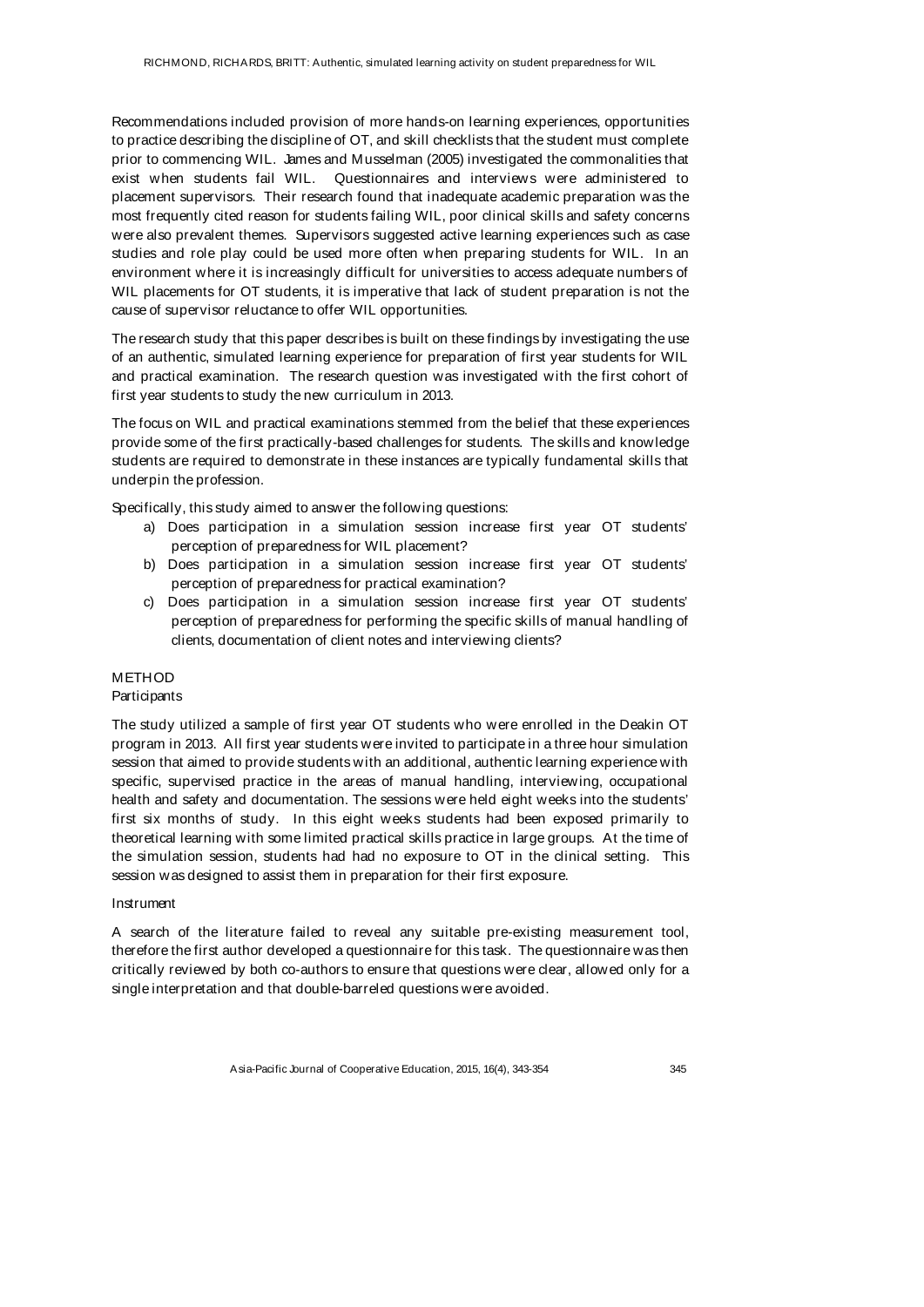There were two sections within the questionnaire. The first section consisted of an eight item Likert scale questionnaire that was answered by the students both prior to and after the simulation exercise (Table 1).

TABLE 1: Pre- and post-simulation questionnaire Likert scale items

- 1. I have communication skills that allow me to introduce myself to a client effectively as an occupational therapy student.
- 2. I am able to explain to a client, in an understandable way, what Occupational Therapy is.
- 3. I have the communication skills required to build rapport with a client.
- 4. I am confident that I can safely and effectively transfer a client from a bed (supine) to chair (seated).
- 5. I am confident that I can safely and effectively transfer a client from lying to sitting over the edge of the bed.
- 6. I have a sound knowledge of occupational health and safety principles that allow me to assess the environment.
- 7. I have a sound knowledge of occupational health and safety principles that allow me to assess client's safety.
- 8. I have the ability to write basic case notes after observing in an occupational therapy session.

The eight item Likert scale questions were designed to establish the students' preparedness for WIL and for practical examinations. Likert scales are summative scales that can be used to measure attitudes or values. They are a common and well-validated method of collecting quantitative data and have been used extensively in health research (Portney & Watkins, 2009). Items in the Likert scale questionnaire focused on the students' perception of whether they could effectively introduce themselves to a client, define OT and their role as an OT student, transfer clients and complete basic documentation in case notes. These areas were directly related to the skills practiced within the simulation session (as outlined in Table 3).

The post-simulation questionnaire also asked participants to respond to three open response questions (Table 2). The open response questions sought to collect supplementary qualitative data regarding how useful students felt the session was, what could be changed to improve the session and whether they felt the session had better prepared them for WIL and practical examination.

TABLE 2: Post-simulation open response questions

- 1. What have you found useful about the simulation session?
- 2. What do you think could be done to improve the simulation session?
- 3. Has the simulation session improved your confidence for your practical exam and future fieldwork placements?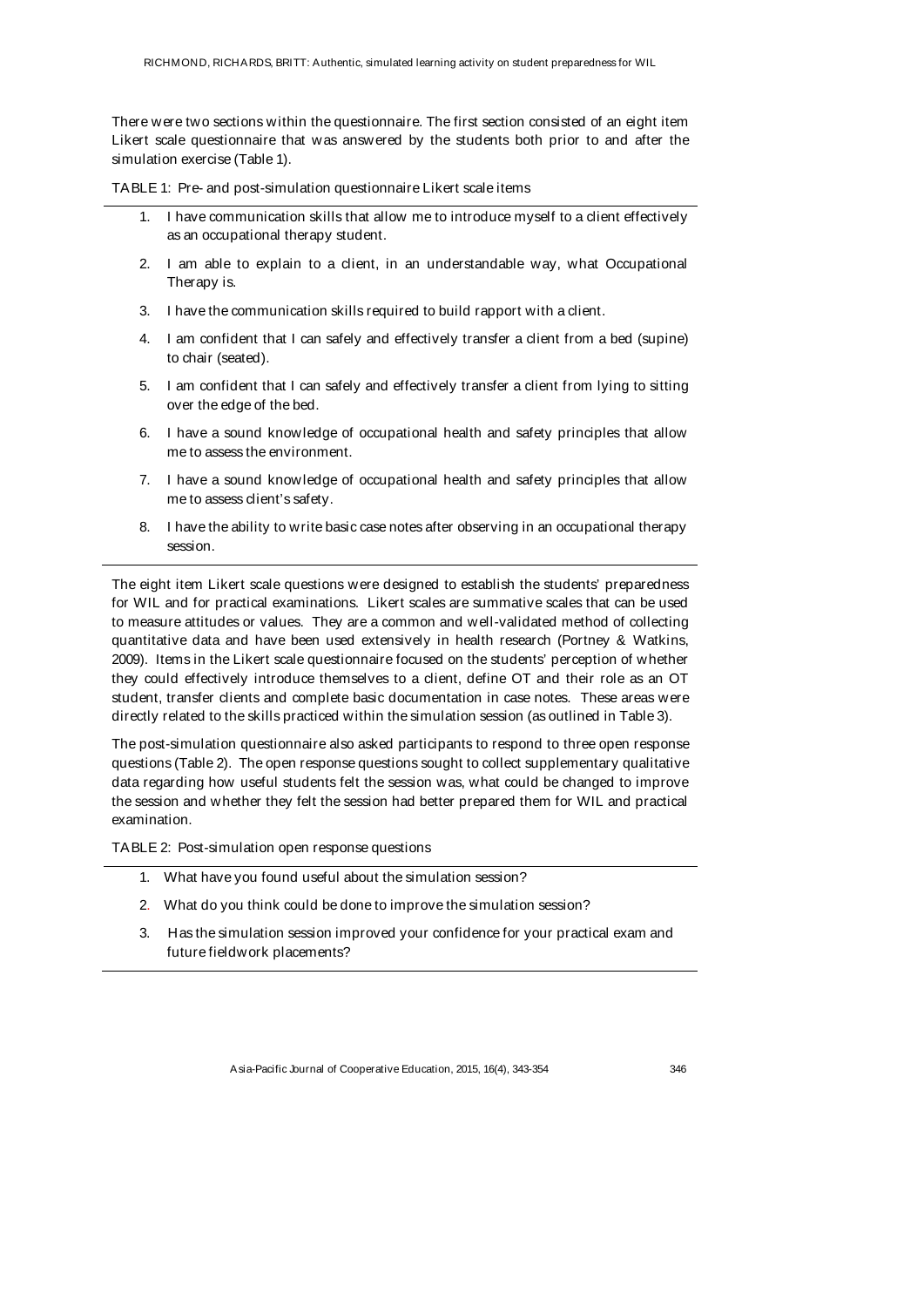| Station                                             | Description                                                                                                                                                                                                                                                                                                                                                                                        |
|-----------------------------------------------------|----------------------------------------------------------------------------------------------------------------------------------------------------------------------------------------------------------------------------------------------------------------------------------------------------------------------------------------------------------------------------------------------------|
| Station 1: Interviewing (2 groups of<br>3 students) | A referral was provided, and as a group students<br>conducted an initial interview with a staff member<br>role-playing as a dient.<br>Students took turns<br>interviewing, observing and followed a procedure<br>that required them to introduce themselves, gain<br>consent, describe the role of OT and elicit background<br>information and occupational performance issues<br>from the client. |
| Station 2: Manual Handling                          | Students practiced transferring a client from bed to<br>wheelchair and wheelchair to bed.                                                                                                                                                                                                                                                                                                          |
| Station 3: Manual Handling                          | Students practiced transferring a client from sitting to<br>standing position, moving them up/down the bed and<br>rolling them over. These skills were practiced with<br>and without manual handling aids.                                                                                                                                                                                         |
| Station 4: Occupational Health and<br>Safety        | A video relating to occupational health and safety was<br>shown. The students were then asked to respond to a<br>series of questions.                                                                                                                                                                                                                                                              |
| Station 5: Documentation                            | A script depicting a conversation between an OT and<br>a dient was provided. Students were required to write<br>notes in the subjective, objective, action, plan (SOAP)<br>format based on the information provided in the<br>script.                                                                                                                                                              |

#### Procedure

Ethical approval for this study was granted through Deakin University. Prior to the simulation session the study was described to students by the principal researcher who requested their participation. A plain language statement was distributed and students who consented to participate in the study were asked to complete the pre-simulation questionnaire. Both the pre- and the post-simulation questionnaires were anonymous, with each student allocated a code number, which allowed the results of the Likert-scale of preand post-simulation questionnaires to be compared. Students were asked to retain possession of their responses until they had completed the simulated learning experience. At the conclusion of the experience students completed the post-questionnaire on a clean copy and provided both questionnaires to the researchers.

The simulation session was designed to address some of the most fundamental skills of the discipline. The skills were selected based on the first year OT curriculum, feedback from placement supervisors and the knowledge and expertise of the developers of the project. Placement supervisors consistently reported that although students were receiving education that exposed them to these skills, they were not arriving at placement with the confidence and skill level deemed necessary to demonstrate them.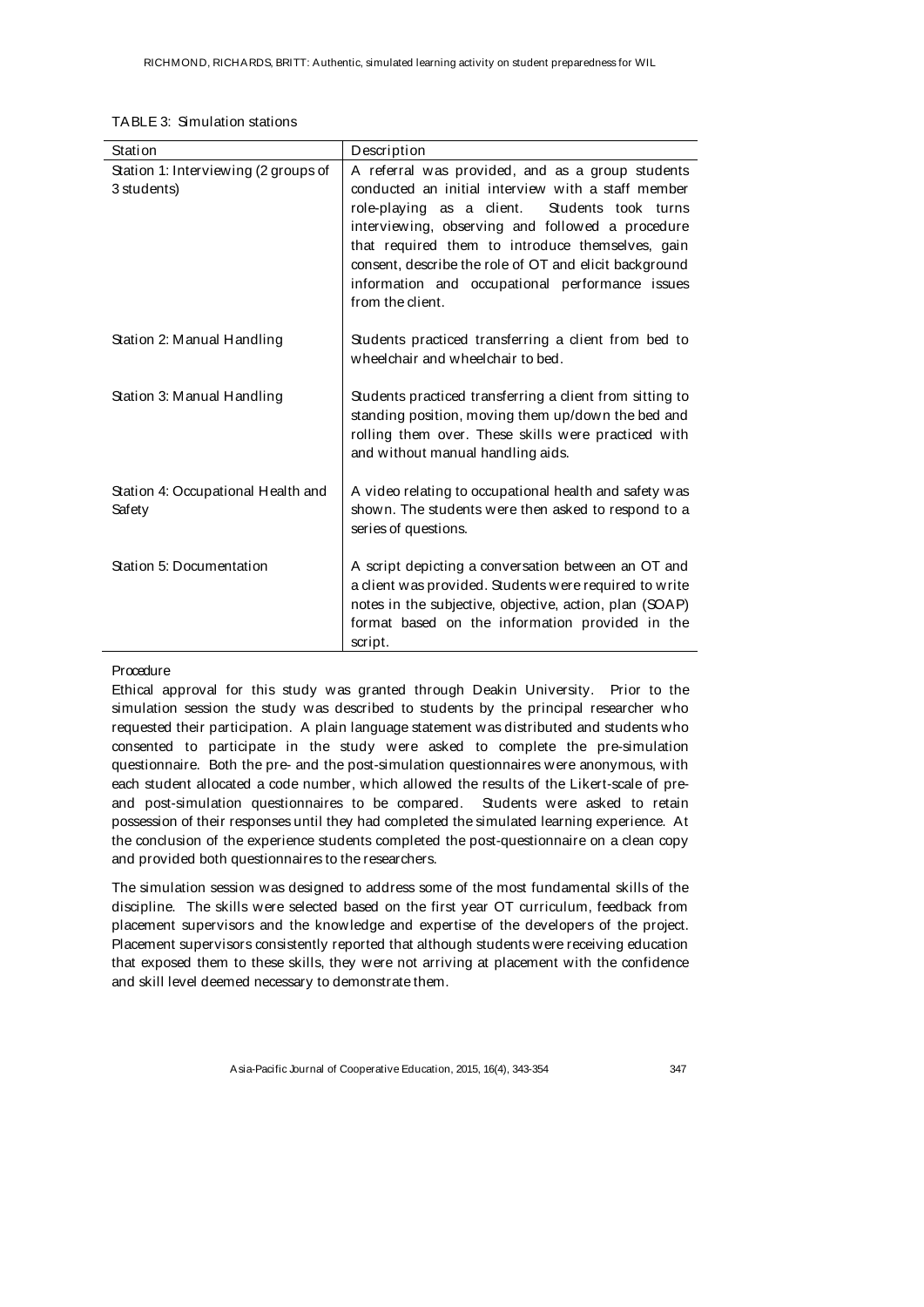During the simulation session students were divided into five groups, each group consisted of six or fewer students. The students then rotated through five, 25 minute stations. One or more members of the Deakin OT teaching team facilitated at each station. A description of the tasks practiced at each station is provided in Table 3.

At the manual handling and interviewing stations staff members provided students with an overview of the activities they would be practicing, provided a demonstration (where appropriate) and then closely observed students practicing the skills. Opportunities for repeated practice, correction and reflection were provided. Students rotated through different roles (e.g., observer/interviewer at the interview stations and client/OT at the manual handling stations).

Based on the authentic learning literature (Maran & Galvin, 2003; Stein, Isaacs, & Andrews, 2006) two of the stations were developed to be less defined for students, requiring greater levels of independent and peer learning. These were the occupational health and safety and documentation stations. At the occupational health and safety and documentation stations students undertook activities independently using peer support. A staff member briefly outlined each activity for the students at these stations and checked whether the students had any questions then left them to complete the task.

#### Data Analysis

The data were analyzed using the SPSS (Version 21) software package (IBM SPSS, 2012). Means and standard deviations were calculated for each question in the pre- and postsimulation questionnaires. Two-tailed paired t-tests were applied to each question to establish whether there was a significant difference in pre- and post-questionnaire responses. Two of the researchers independently analyzed the responses to the open-response questions using thematic analysis and then compared findings to identify the dominant concepts within the response data (Rice & Ezzy, 1999).

#### RESULTS

Eighty-three first year OT students participated in the simulation sessions. Of those, 72 students consented to participate in the study. Sixty-nine students (83%) completed both the pre- and post-questionnaires with an additional three providing incomplete responses that were not included in the data analysis.

Scores from all 8 pre- and post-Likert scale questions were analyzed. Responses to each question were attributed the following values: strongly agree = 5; agree = 4; neither agree or disagree = 3; disagree = 2; strongly disagree = 1. Data met homogeneity of variance requirements and assumptions of normality. Two-tailed paired t-tests were applied to each question to establish whether there was a significant difference in pre- and postquestionnaire responses. The means, standard deviation, t-test scores and p values were calculated. These are presented in Table 4. Results indicated a statistically significant improvement in all of the eight questions following participation in the simulation session. Standard deviations also reduced in all post-questionnaire responses indicating a reduction in the variation of the responses that the students provided. This demonstrates that participation in the simulation session led to statistically significant improvements in the students' perceived abilities in a range of skills relevant to WIL experiences and practical examination.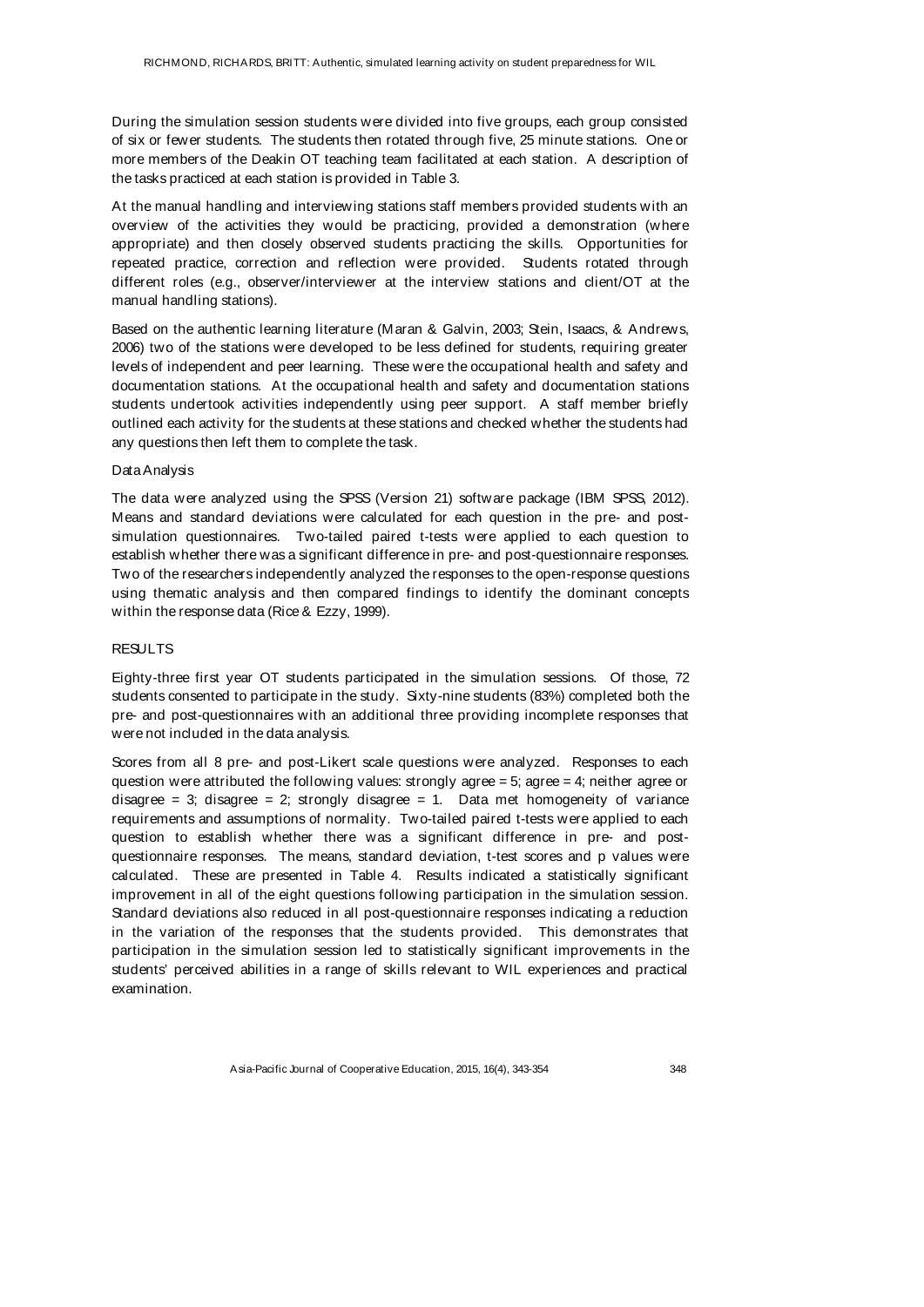|  |  | TABLE 4: Pre- and post-simulation questionnaire results |  |  |
|--|--|---------------------------------------------------------|--|--|
|--|--|---------------------------------------------------------|--|--|

| Variable                                                                                                                              | Pre  |      | Post |      | t score  | p value |
|---------------------------------------------------------------------------------------------------------------------------------------|------|------|------|------|----------|---------|
|                                                                                                                                       | M    | SD   | M    | SD   |          |         |
| Q1. I have communication skills that<br>allow me to introduce myself to a client<br>effectively as an occupational therapy<br>student | 3.94 | .511 | 4.18 | .630 | $-2.88$  | .005    |
| Q2. I am able to explain to a client, in<br>an understandable way, what<br>Occupational Therapy is                                    | 3.61 | .574 | 4.28 | .566 | $-7.91$  | .000    |
| Q3. I have the communication skills<br>required to build rapport with a dient                                                         | 3.78 | .591 | 4.28 | .539 | $-7.00$  | .000    |
| Q4. I am confident that I can safely and<br>effectively transfer a client from a bed<br>(supine) to chair (seated)                    | 2.93 | .792 | 4.26 | .560 | $-14.21$ | .000    |
| Q5. I am confident that I can safely and<br>effectively transfer a client from lying<br>to sitting over the edge of the bed.          | 3.38 | .859 | 4.28 | .765 | $-7.68$  | .000    |
| Q6. I have a sound knowledge of<br>occupational health and safety<br>principles that allow me to assess the<br>environment            | 3.57 | .776 | 4.07 | .626 | $-5.41$  | .000    |
| Q7. I have a sound knowledge of<br>occupational health and safety<br>principles that allow me to assess<br>dient's safety             | 3.39 | .732 | 4.07 | .577 | $-8.98$  | .000    |
| Q8. I have the ability to write basic case<br>notes after observing in an<br>occupational therapy session                             | 3.33 | .761 | 3.84 | .699 | $-5.41$  | .000    |

Responses to the post-simulation questionnaire open response questions provided the following data. Students reported that participation in the simulation session allowed them to develop skills and identify gaps in their knowledge. Many of the students identified that having the opportunity to physically practice and experience the feel of the tasks was of great value. One student wrote that it " allows us to practice for our prac exams but also allows us to build on and understand clinical experience" .

Many participants identified that they valued the opportunity to seek and receive feedback from the OT staff members who facilitated the session, reporting that receiving feedback one to one or in small groups was of benefit. As another student stated, " being able to get feedback in small groups has been very beneficial" .

Students reported that they felt more confident and less anxious following the session. As first year students approaching their first practical examination of OT skills and their first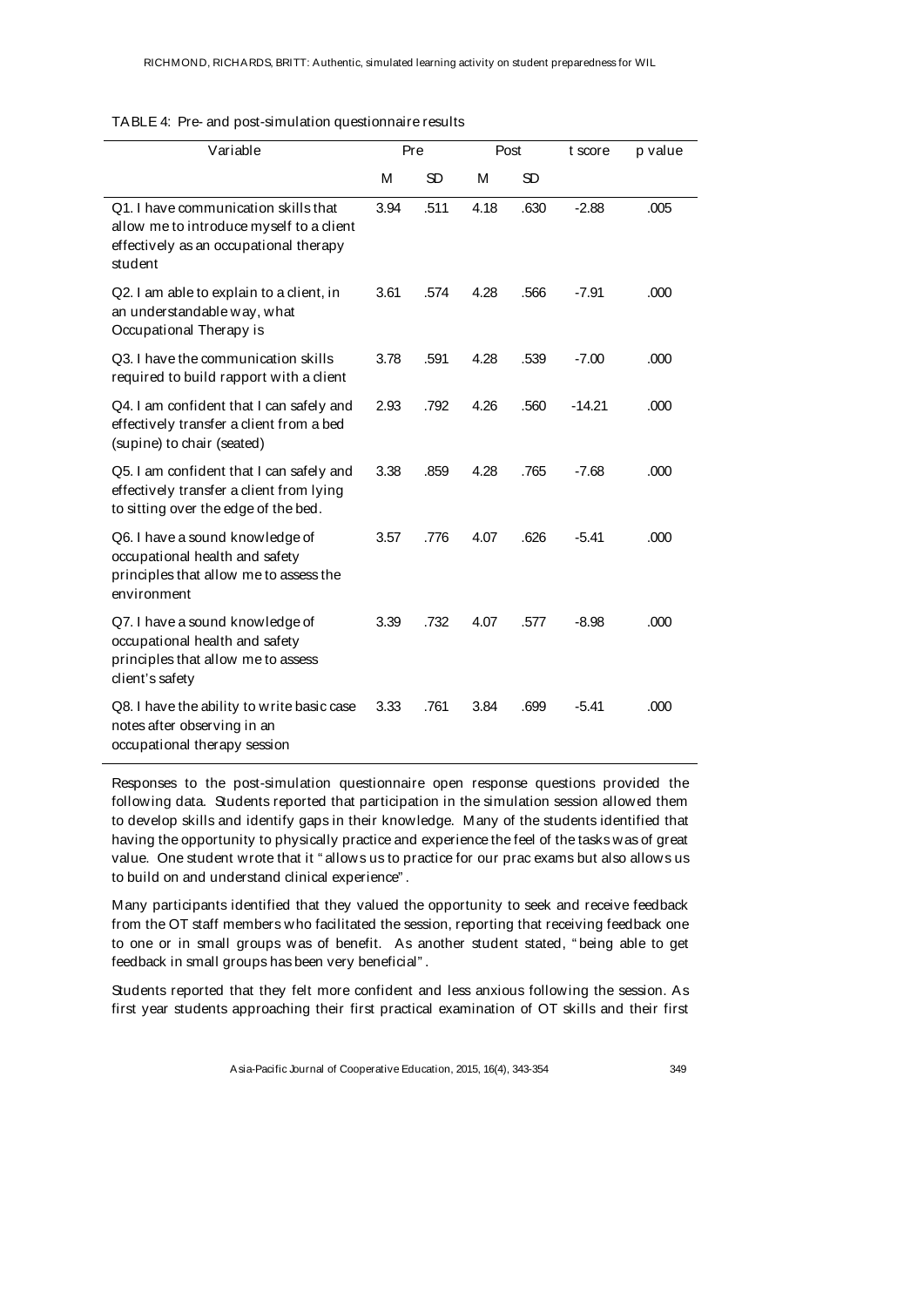WIL placement levels of anxiety were high. However participants reported that taking part in the simulation session had allayed this anxiousness to some degree. This is how some students expressed the experience: " the hands on experience has greatly improved my confidence in all areas" , " it was very useful to settle my nerves" and " very helpful at making us feel comfortable and relaxed feel so much better" .

Students consistently demonstrated links to their evolving identity as OTs in their responses. The data indicated that although students were only in their first year of study they were already beginning to see themselves as members of the profession. Participant responses provided evidence that students felt the simulation sessions gave them a greater understanding of the profession, reassured them that the profession was the career they wanted to pursue, and also demonstrated they were looking ahead to a time when they would use these skills in practice settings as evidenced by the following student quotes." [for me it} put into practice knowledge and skills that can be refined for future applications" and " yes, I now feel confident, as well as having a greater understanding of what OT is"

Students expressed a desire to access more opportunities for active participation within the degree for example, " more time practicing" and " maybe have it [the simulation session] more frequently (this would be an advantage)" .

Others asked for increased preparation and feedback in relation to the station that focussed on documentation. The decision to limit assistance by staff at this station was based on the need for authentic learning activities to be at times ill-defined, and the high level of staffing required for interviewing and manual handling stations. However students requested " more information on the SOAP (a documentation process used in Health) [would be useful – we were], thrown in the deep end a bit", and "I would have liked if someone went through the documentation with us, we were left alone the entire session, we don't know if we did anything right" .

In response to the question: has the simulation session had improved your confidence for your practical exam and WIL experiences, 54 of 56 participants reported that it had. With students stating " very much so. I now have an idea of the skill required in manual handling/interviewing etc ... Thank you so much" and "yes I now feel confident as well as having a greater understanding of what OT is" .

### **DISCUSSION**

This study's findings support the limited literature that has advocated the benefits of simulated learning experiences in preparing OT students for WIL experiences (Billet, 2009; Cook & Cusick, 1998; Hanson, 2011). It has demonstrated statistically significant improvements in the students' perceived preparedness for WIL and practical examinations.

Students in this study reported that following participation in the simulation they felt less stressed and nervous in relation to their upcoming WIL and practical exam. This supports the findings of Bennett et al., as cited in Rodger et al. (2010) where the participation of 95 second year OT students, in two 45 minute simulation sessions using a simulated patient, provided a statistically significant decrease in anxiety and an increase in confidence (p<0.001). Stress and anxiety can be key factors that impact on student performance during the practical activities of WIL and practical examinations. A reduction in the influence of these factors may lead to improvements in performance of students and could subsequently contribute to the development of confident and competent OT students.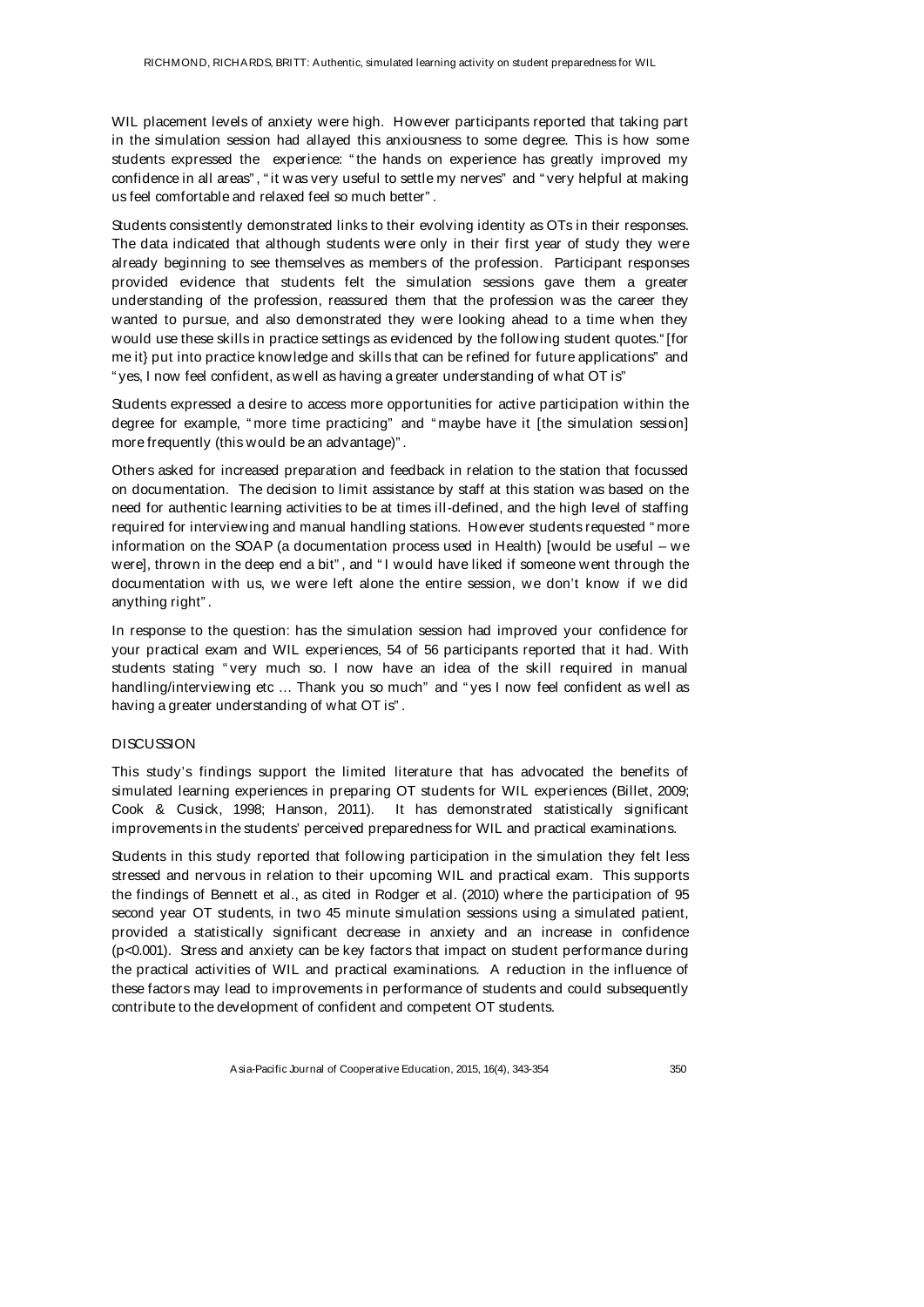Feedback, one on one or in a small group, was highly valued by participants. Boud and Molloy (2012, pg. 4) define feedback as, " a process whereby learners obtain information about their work in order to appreciate the similarities and differences between the appropriate standards for any given work, and the qualities of the work itself, in order to generate improved work" . They state that feedback should ideally involve learners as active participants in the feedback process with feedback occurring at the time of learning experiences. The typical annual intake into the Deakin OT program is approximately 100 students and tutorial groups usually consist of 30 students with one, two or occasionally three teaching staff. This, by necessity, limits both the amount and the quality of feedback provided to individuals in some instances. The challenge for educators therefore is how to most effectively deliver such highly valued individualized feedback within the logistical constraints of typical higher education teaching.

The authentic simulated learning activity in this project appeared to be an effective milieu for the early emergence of professional identity. Students' professional identity appeared to grow as they watched seasoned staff members demonstrate tasks such as the manual handling skills, (exposing them to the norms and principles of the profession) and then had the opportunity to practice the skills with their peers. This opportunity for observation, asking questions, practising, and receiving feedback, may also have targeted the varied learning styles that are likely to exist within a cohort of 100 students. A potential future direction for this simulation activity, which may further strengthen professional identity development, could see staff members demonstrating the initial interview for students. If this demonstration took place prior to students adopting the role of client for the interview they would also be afforded the opportunity to observe these skills in action, prior to practising them.

The simulation session also brought students together to participate in smaller sub-groups of their university-based community of practice thereby offering opportunities to strengthen the development of this community. Lave and Wenger (1991) describe communities of practice as the building blocks of a social learning system. They state that communities of practice consist of three main elements; joint enterprise, where community members are brought together by a shared understanding and accountability; mutuality, where mutual engagement leads to shared learning; and, shared repertoire which may include language, tools, stories or styles. The development of a first year OT community of practice is important because it supports peers to learn, grow and evolve as they progress from novices to advanced students. Such evolutions are supported by peer-to-peer interactions (such as the simulation session), which allow for comparisons to be made amongst peers and challenges to be confronted together, stimulating reflection, growth and a better understanding of strengths, weaknesses and skill set (Lave & Wenger 1991).

The nature of the activities involved in such simulation sessions may also limit the phenomenon of 'practice shock' that some students have been reported to experience on graduation when they move from a university based community of practice to a professional one (Sutherland & Markauskaite, 2012). By providing students with early hands-on experiences their insight into the real-life practice of an OT can begin. This can then be built upon in the subsequent three and a half years of the program to support the development of competent, work-ready practitioners.

Students in this project reported concern relating to the two stations where they were required to undertake some level of self-directed learning. As Herrington, Oliver, and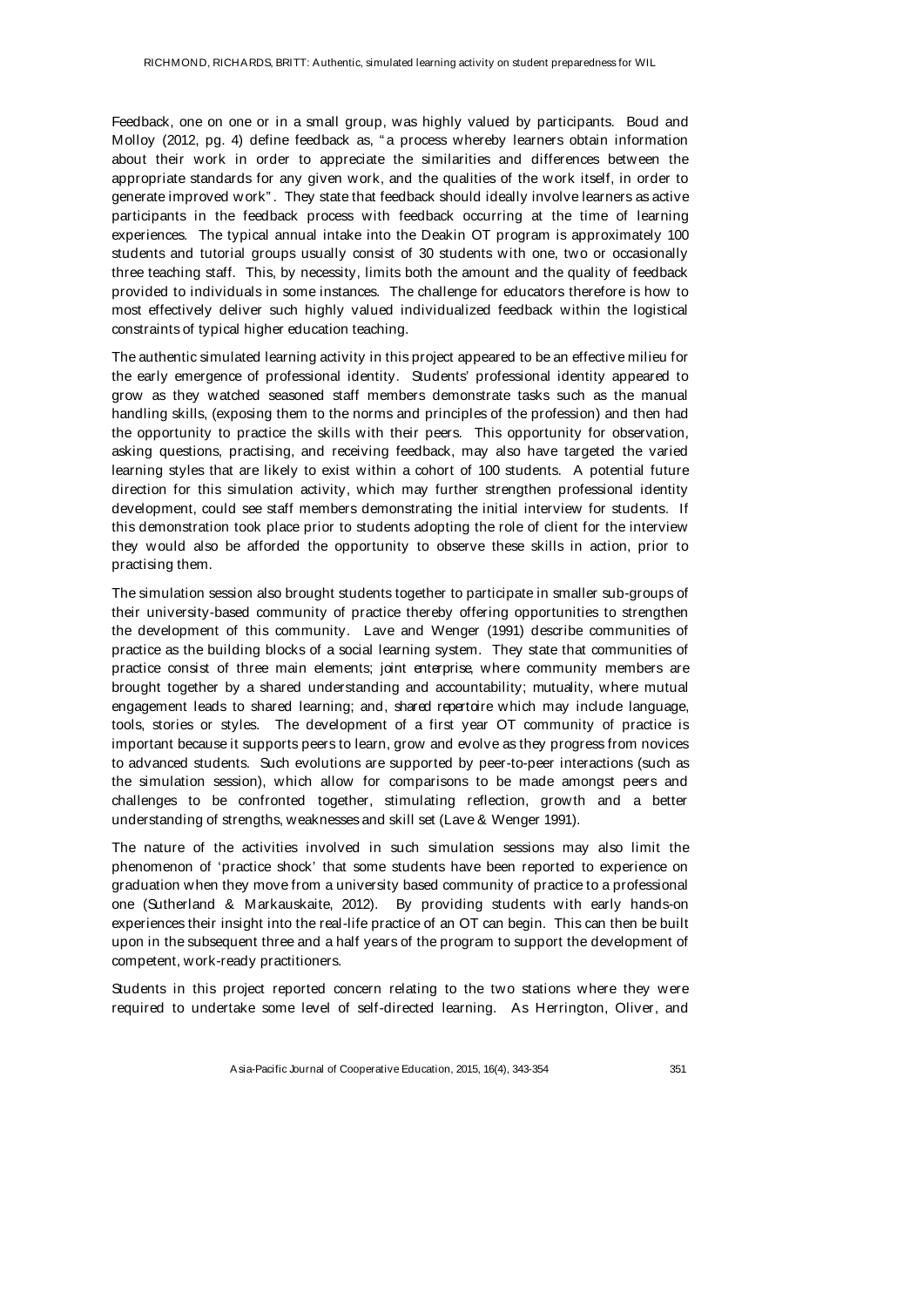Reeves (2003) described, authentic learning activities should at times be somewhat ill defined in order to mimic real world situations. However, the findings of this study suggest that some students found these stations to be more challenging and less valuable as learning activities, than those tasks that were directed by OT staff. This may be due to the year level of the participants. As first year students experiencing novel exposure to a clinical environment their confidence in undertaking these independent or ill-defined learning activities was low. Although ill-defined situations and activities are a hallmark of the student WIL experience (Herrington et al., 2003) and are part of OT practice, it appears that direction and feedback from OT teaching staff may be warranted in order for first year students to gain maximum benefit from their learning experiences.

Limited insight into the importance of self-initiated learning was a recurrent theme across participant responses, as students requested more time and more frequent opportunities for simulated learning activities. Whilst this is a testament to the value of the simulation sessions, students did not seem to consider that they might increase their exposure to these practical tasks by independently undertaking self-initiated learning activities with their peers. There are, of course logistical, time and financial factors that impact on the number of simulated learning experiences that can be provided for students, however more importantly the development of OT students into self-directed, life-long learners requires students to begin to take responsibility for their learning needs, initiating independent practice of key OT skills.

This study has contributed valuable information to the fields of WIL, simulation education and research in OT. However there are a number of limitations. The research questions and associated simulation experience were specifically related to the Deakin first year OT curriculum, first WIL experience and practical examination. As such, these results are not highly transferrable to other settings. Further research on the benefit of simulation activities as preparation for later phases of OT education would also be valuable.

The researchers involved were known to the participants and whilst the principal researcher was not involved in first year teaching, participants were aware that she might be teaching them in future. This may have introduced some level of response bias. Attempts were made to control this factor by ensuring that responses were anonymous, emphasizing that participation was voluntary and that the results of the study or non-participation would have no impact on participants' progress and experience at Deakin.

The instrument used to measure responses was developed specifically for the project, as no suitable pre-existing instrument was available. Therefore, validity and reliability was not assessed other than the review of questions undertaken by co-authors prior to administration. However feedback from the participants' indicated that the questionnaire items were clearly understood and relevant to the simulation experience which supports the credibility of the tool. The instrument focused on perceived preparedness rather than actual performance. Further investigation regarding the influence of this simulated learning activity on actual student performance on WIL placement is required.

#### **CONCLUSION**

This study demonstrated statistically significant improvements in self-perceived skill level for first year OT students who took part in a simulated learning activity. The skills practiced were some of those that are considered most fundamental to the discipline of OT. Students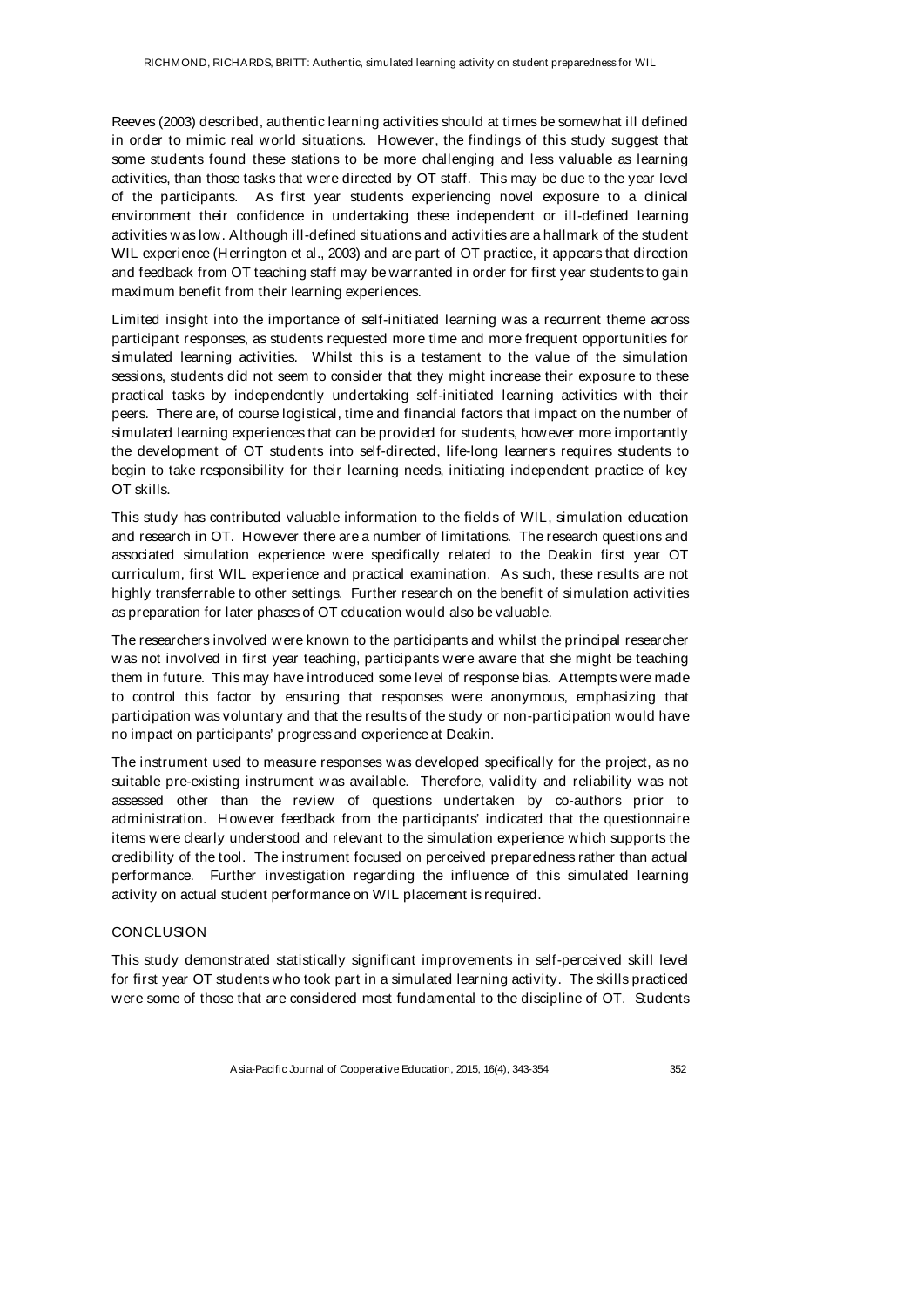reported that they valued the opportunity for practice, preparation, and receipt of feedback, and demonstrated improved confidence and links to OT identity. Students strongly reported that the experience was worthwhile and requested additional opportunities for simulated learning activities. This study adds new and valuable information to the occupational therapy WIL literature by demonstrating the efficacy of participation in simulated learning activities.

#### **REFERENCES**

- Billet, S. (2009). Realizing the educational worth of integrating work experiences in higher education. Studies in Higher Education, 34(7), 827-843.
- Bradley, G., Whittington, S., & Mottram, P. (2013). Enhancing occupational therapy education through simulation. British Journal of Occupational Therapy, 76(1), 43-46.
- Boud, D., & Molloy, E. (2012). Feedback in higher and professional education: Understanding it and doing it well. Abingdon, UK: Taylor & Francis.
- Cook, A., & Cusick, A. (1998). Preparing students for their first fieldwork placement using on-campus practicums. Australian Occupational Therapy Journal, 45, 79-90.
- Hanson, D. (2011). The perspectives of fieldwork educators regarding level II fieldwork students. Occupational Therapy in Health Care, 25(2-3), 164-177.
- Herrington, J., Oliver, R., & Reeves, T. (2003). Patterns of engagement in authentic online learning environments. Australian Journal of Educational Technology, 19(1), 59-71.
- IBM Corp. (2012). IBM SPSS Statistics for Windows, Version 21.0. Armonk, NY: IBM Corp.
- James, K., & Musselman, L. (2005). Commonalities in level II fieldwork failure. Occupational Therapy in Health Care, 19, 67-81.
- Kirke, P., Layton, N., & Sim, J. (2007). Informing fieldwork design: Key elements to quality in fieldwork education for undergraduate occupational therapy students. Australian Occupational Therapy Journal 54, S13-S22.
- Lave, J., & Wenger, E. (1991). Situated learning: Legitimate peripheral participation. New York, NY: Cambridge University Press.
- Maran, N., & Galvin, R. (2003). Low to high-fidelity simulation- a continuum of medical education? Medical Education, 37(1), 22-28.
- Mickan, S. (1995). Student preparation for paediatric fieldwork. British Journal of Occupational Therapy, 58(6), 239-244
- Mounsey, A., Bovbjerg, V., White, L., & Gazewood, J. (2006). Do students develop better motivational interviewing skills through role –play with standardized patients or with student colleagues? Medical Education, 40, 775-780.
- Nestel, D., & Tierney, T. (2007). Role-play for medical students learning about communication: Guidelines for maximizing benefits. BMC Medical Education, 7(3).
- Portney, L., & Watkins, M. (2009). Foundations of Clinical Research. Applications to Practice. (3<sup>rd</sup> ed.). Upper Saddle River, NJ: Pearson Education.
- Rice, P., & Ezzy, D. (1999). Qualitative research methods: A health focus. South Melbourne, Vic., Australia: Oxford University Press.
- Rodger, S., Bennett, S., Fitzgerald, C., & Neads, P. (2010). Use of simulated learning activities in occupational therapy curriculum.(Final report). Retrieved from https://www.hwa.gov.au/sites/uploads/ Simulated-learning-in-occupational-therapy-curricula-201108.pdf
- Stein, S., Isaacs, G., & Andrews, T. (2006). Incorporating authentic learning experiences within a university course. Studies in Higher Education, 29(2), 239-258.
- Sutherland, L., & Markauskaite L. (2012). Examining the role of authenticity in supporting the development of professional identity: An example from teacher education. Higher Education, 64, 747-766.
- Velde B., Lane H., & Clay, M. (2009). Hands on learning: The use of simulated clients in intervention cases. Journal of Allied Health, 38(1), 17-21.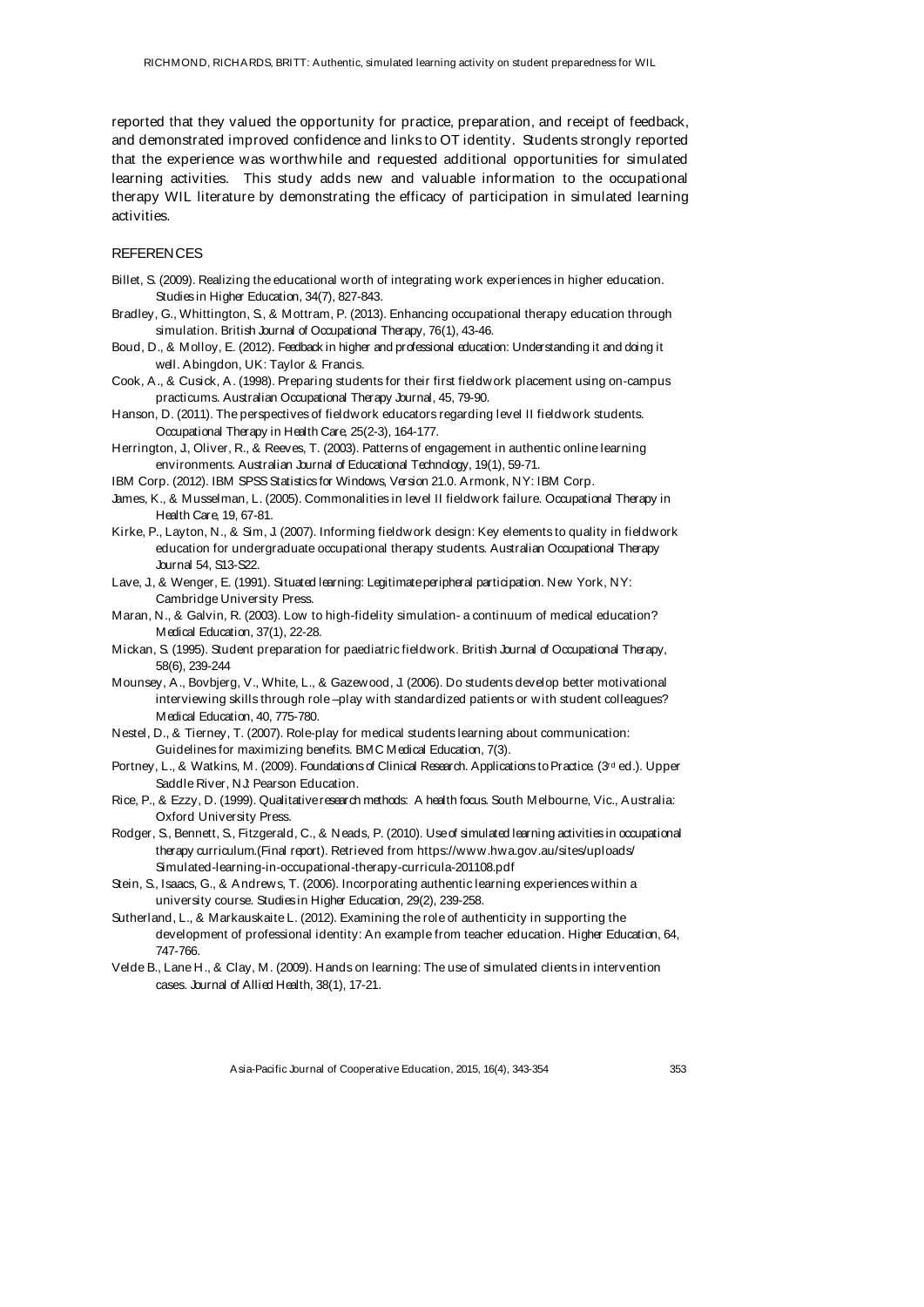World Federation of Occupational Therapy (WFOT), (2002). World Federation of Occupational Therapists' revised minimum requirements for fieldwork. Retrieved from https://www.otaus.com.au/ site builder/about/knowledge/asset/files/16/occupationaltherapyaccreditationstandardsjune2012.pdf World Federation of Occupational Therapy (WFOT), (2014). Entry level education programs WFOT approved. Retrieved from http://www.wfot.org/Education/EntrylevelEducational ProgrammesWFOTApproved.aspx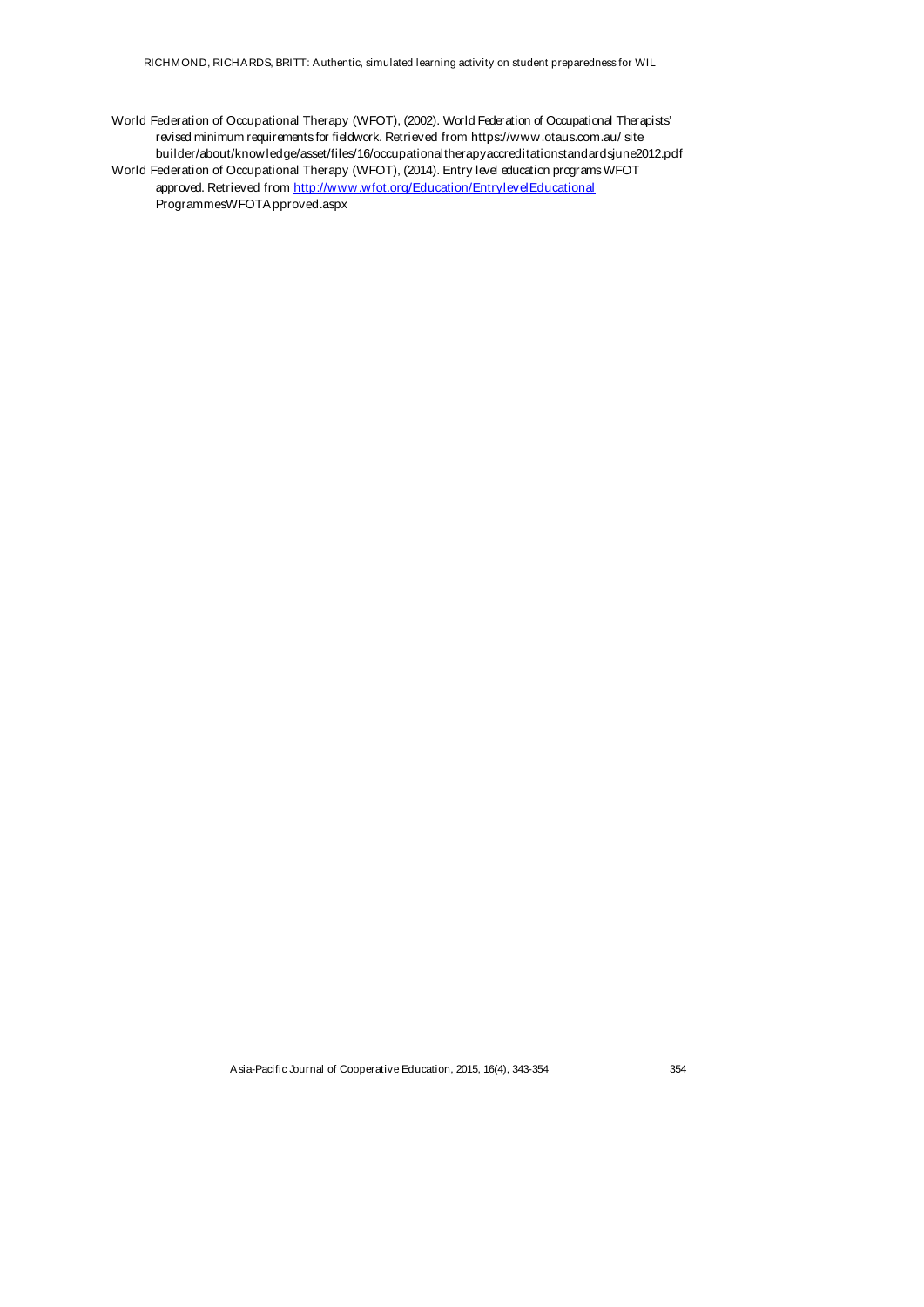

#### About the Journal

The Asia-Pacific Journal of Cooperative Education publishes peer-reviewed original research, topical issues, and best practice articles from throughout the world dealing with Cooperative Education (Co-op) and Work-Integrated Learning/Education (WIL).

In this Journal, Co-op/WIL is defined as an educational approach that uses relevant work-based projects that form an integrated and assessed part of an academic program of study (e.g., work placements, internships, practicum). These programs should have clear linkages with, or add to, the knowledge and skill base of the academic program. These programs can be described by a variety of names, such as cooperative and work-integrated education, work-based learning, workplace learning, professional training, industry-based learning, engaged industry learning, career and technical education, internships, experiential education, experiential learning, vocational education and training, fieldwork education, and service learning.

The Journal's main aim is to allow specialists working in these areas to disseminate their findings and share their knowledge for the benefit of institutions, co-op/WIL practitioners, and researchers. The Journal desires to encourage quality research and explorative critical discussion that will lead to the advancement of effective practices, development of further understanding of co-op/WIL, and promote further research.

#### Submitting M anuscripts

Before submitting a manuscript, please unsure that the 'instructions for authors' has been followed (www.apjce.org/instructions-for-authors). All manuscripts are to be submitted for blind review directly to the Editor-in-Chief (editor@apjce.org) by way of email attachment. All submissions of manuscripts must be in Microsoft Word format, with manuscript word counts between 3,000 and 5,000 words (excluding references).

All manuscripts, if deemed relevant to the Journal's audience, will be double-blind reviewed by two or more reviewers. Manuscripts submitted to the Journal with authors names included with have the authors' names removed by the Editor-in-Chief before being reviewed to ensure anonymity.

Typically, authors receive the reviewers' comments about 1.5 months after the submission of the manuscript. The Journal uses a constructive process for review and preparation of the manuscript, and encourages its reviewers to give supportive and extensive feedback on the requirements for improving the manuscript as well as guidance on how to make the amendments.

If the manuscript is deemed acceptable for publication, and reviewers' comments have been satisfactorily addressed, the manuscript is prepared for publication by the Copy Editor. The Copy Editor may correspond with the authors to check details, if required. Final publication is by discretion of the Editor-in-Chief. Final published form of the manuscript is via the Journal website (www.apice.org), authors will be notified and sent a PDF copy of the final manuscript. There is no charge for publishing in APJCE and the Journal allows free open access for its readers.

#### Types of M anuscripts Sought by the Journal

Types of manuscripts the Journal accepts are primarily of two forms; research reports describing research into aspects of Cooperative Education and Work Integrated Learning/Education, and topical discussion articles that review relevant literature and give critical explorative discussion around a topical issue.

The Journal does also accept best practice papers but only if it present a unique or innovative practice of a Co-op/WIL program that is likely to be of interest to the broader Co-op/WIL community. The Journal also accepts a limited number of Book Reviews of relevant and recently published books.

Research reports should contain; an introduction that describes relevant literature and sets the context of the inquiry, a description and justification for the methodology employed, a description of the research findings-tabulated as appropriate, a discussion of the importance of the findings including their significance for practitioners, and a conclusion preferably incorporating suggestions for further research.

Topical discussion articles should contain a clear statement of the topic or issue under discussion, reference to relevant literature, critical discussion of the importance of the issues, and implications for other researchers and practitioners.